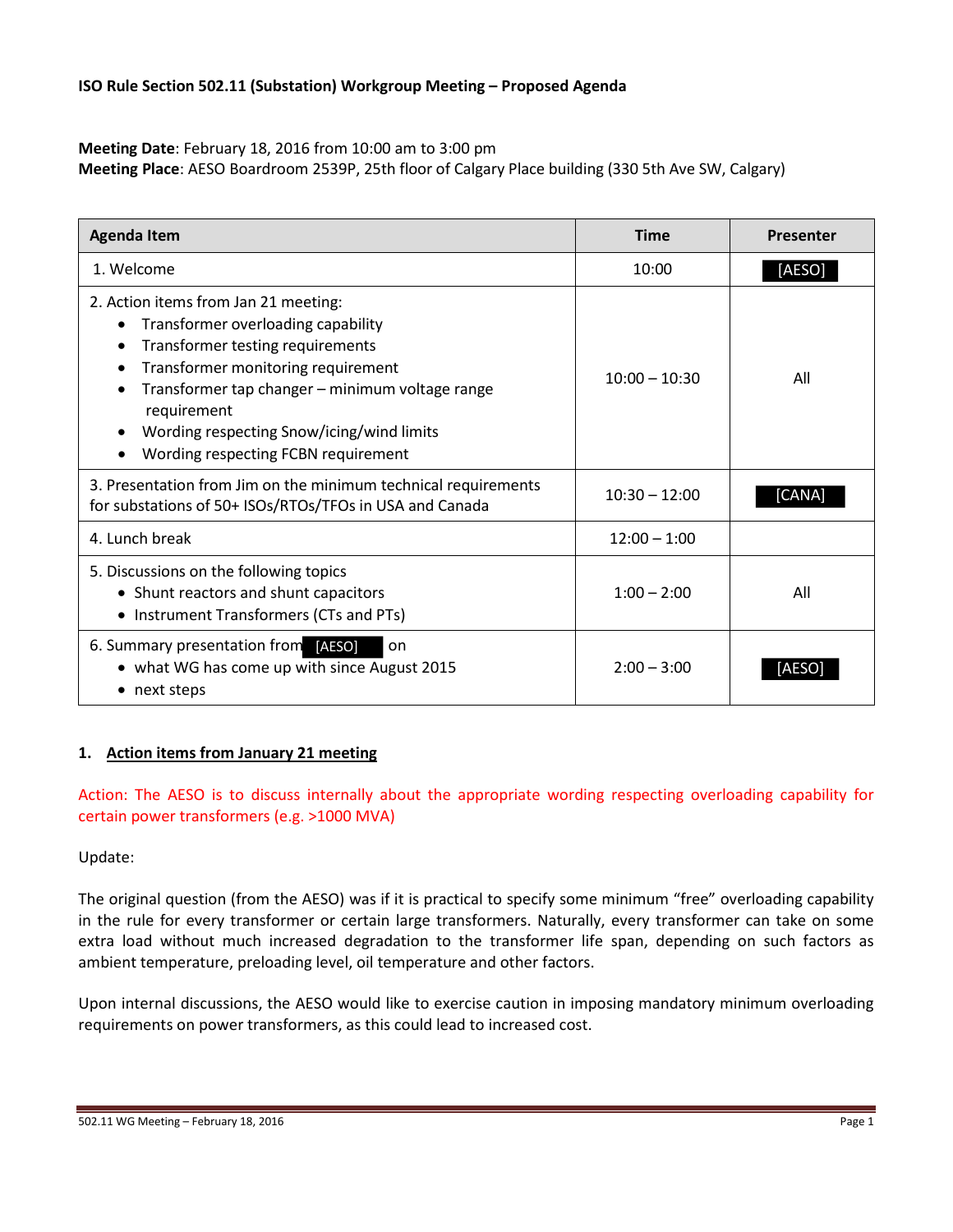Going forward, the AESO will continue to specify, as necessary, overloading requirement for very large transformers on a project-by-project basis. In the future, TFOs will be required to report the overloading capability of generation and transmission facilities, including power transformers, through ARS FAC 008, in various defined durations. FAC-088 is currently under development.

Action: The AESO will discuss internally respecting the need to include transformer testing requirement (for BIL and SIL levels) in the rule

# Update:

At this moment, the AESO does not contemplate to mandate the testing requirement on insulations (both factory test and ongoing tests such as Doble test) in the rule. Testing has been part of a TFO's equipment procurement practice and maintenance practice, and should continue to be so. The AESO will continue to set the minimum BIL requirements, and it is up to the TFOs to test the equipment to ensure compliance.

Action: The AESO to check with G/L standard and 502.1 rule and other rules for the minimum voltage range requirements.

Update:

# **The current G&L standard, effective since September 19, 2006, states:**

2.6 (General) **Voltage Level and Voltage Range** – The nominal voltage, operating voltage range, and maximum and minimum voltages will be provided by the AESO in the AESO project functional specification for the interconnection. It is the applicant's responsibility to ensure the equipment complies with the AESO's specified voltage requirements. Typical operating voltages may be found in OPP 702 "Voltage Control".

3.1 (Generators) Voltage Regulation – Unit transformers must have a tapped range such that maximum unit output can be achieved throughout the system operating voltage range as specified in the project functional specification. At a minimum, unit transformers shall be capable of a  $\pm$ 5% voltage range in 2.5% increments. The combination of the generator and transformer capabilities shall allow for a total operating voltage range of  $\pm 10$ %.

4.2 (Load) Transformer Connection – The need for load tap changing will be specified in the AESO project functional specification.

## **The current 502.1 (WAGF Technical Requirements), effective since December 1, 2011), states:**

## **Transmission System Step-Up Transformer**

14(1) The voltage ratio, tap changer type, range and step size specifications for any transmission stepup transformer of any wind aggregated generating facilities must be such that the reactive power requirements specified in subsection 9 are fully available throughout the operating voltage range documented in the functional specification for the project.

(2) The connection of the wind turbine generator step-up transformer, transmission system stepup transformer or any combination of the two (2) transformers for any wind aggregated generating facilities must be designed to provide:

(a) a favorable circuit to block the transmission of harmonic currents; and

(b) isolation of transmission system and wind turbine generator side ground fault current contributions.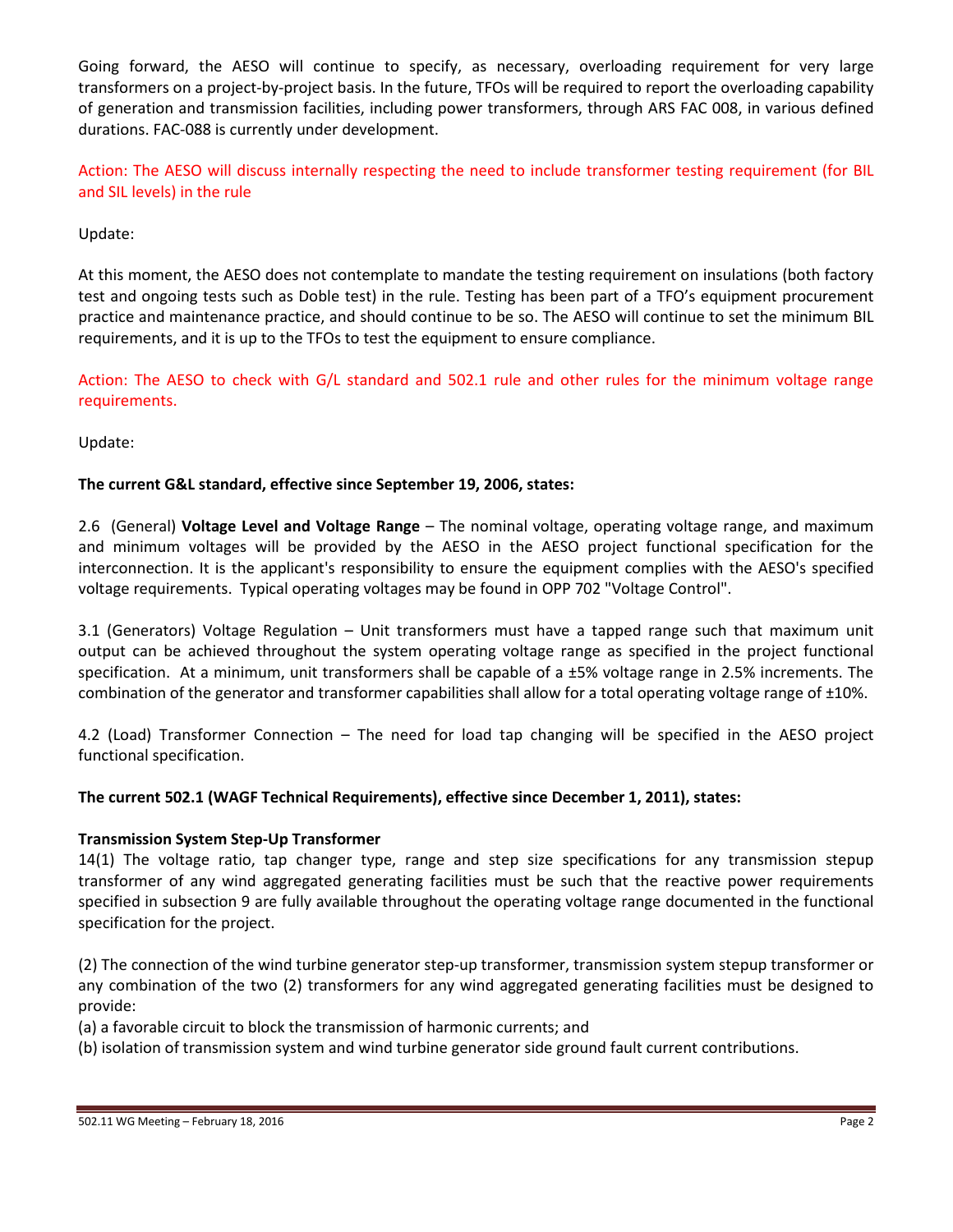(3) The wind aggregated generating facilities must utilize an effectively grounded wye connection on the high side of the transmission system step up transformer.

Action: The AESO is to discuss internally about need for monitoring equipment (such as online DGA analyzer, mechanical monitoring equipment, etc.).

Update:

At this moment, the AESO likes to be silent on this requirement. Installation of necessary monitoring devices and systems in the transformers is always part of good utility practice.

Action: AltaLink to review this, and bring to next meeting recommended wording for dealing with snow/icing/wind limits in the design of substations, to be potentially included in the Information Document

Update: TBA

Action: AltaLink is to check into CSA C88 and recommends appropriate wording about this requirement

Update: TBA

## **2. Shunt Reactors and Shunt Capacitors**

WG members are encourages to bring any additional points to the meeting.

Shunt capacitor bank

- Under what condition do we require a shunt capacitor to be connected to a diameter between buses?
- Shunt capacitor banks must be solidly grounded with the neutral grounded at a single point
- For multiple parallel capacitor banks which are switched back-to-back, each bank shall have a circuit breaker
- H-coupled capacitor banks must have unbalance protection, both alarm and trip function
- Should we require that a TRV study be done for each project having capacitor bank(s) to determine the use of series reactors or other schemes (such as pre-insertion resistors) to limit the switching transient overvoltage and resonance?
- Any other points from WG members

## Shunt reactor bank

- For line connected shunt reactors Should we prescribe minimum compensation level?
- Should we limit the construction types of reactors to either gapped core type or magnetically shielded air core having fixed impedance?
- Should we require reactor to have constant impedance up to, say, 1.5 times the rated voltage?
- Under what condition do we require a shunt reactor to be connected to a bus or a tertiary winding?
- For line connected shunt reactors Auto reclosing of a transmission line with line shunt reactors is prohibited unless it can be assured that the fault is in the line section
- For line connected shunt reactors Shunt reactors must be either solidly grounded or grounded through a neutral reactor
- For line connected shunt reactors Under what condition do we require a four legged reactor (if not four legged reactor, a separate neutral reactor)?
- For tertiary winding connected reactors There must be a circuit breaker connected
- Any other points from WG members